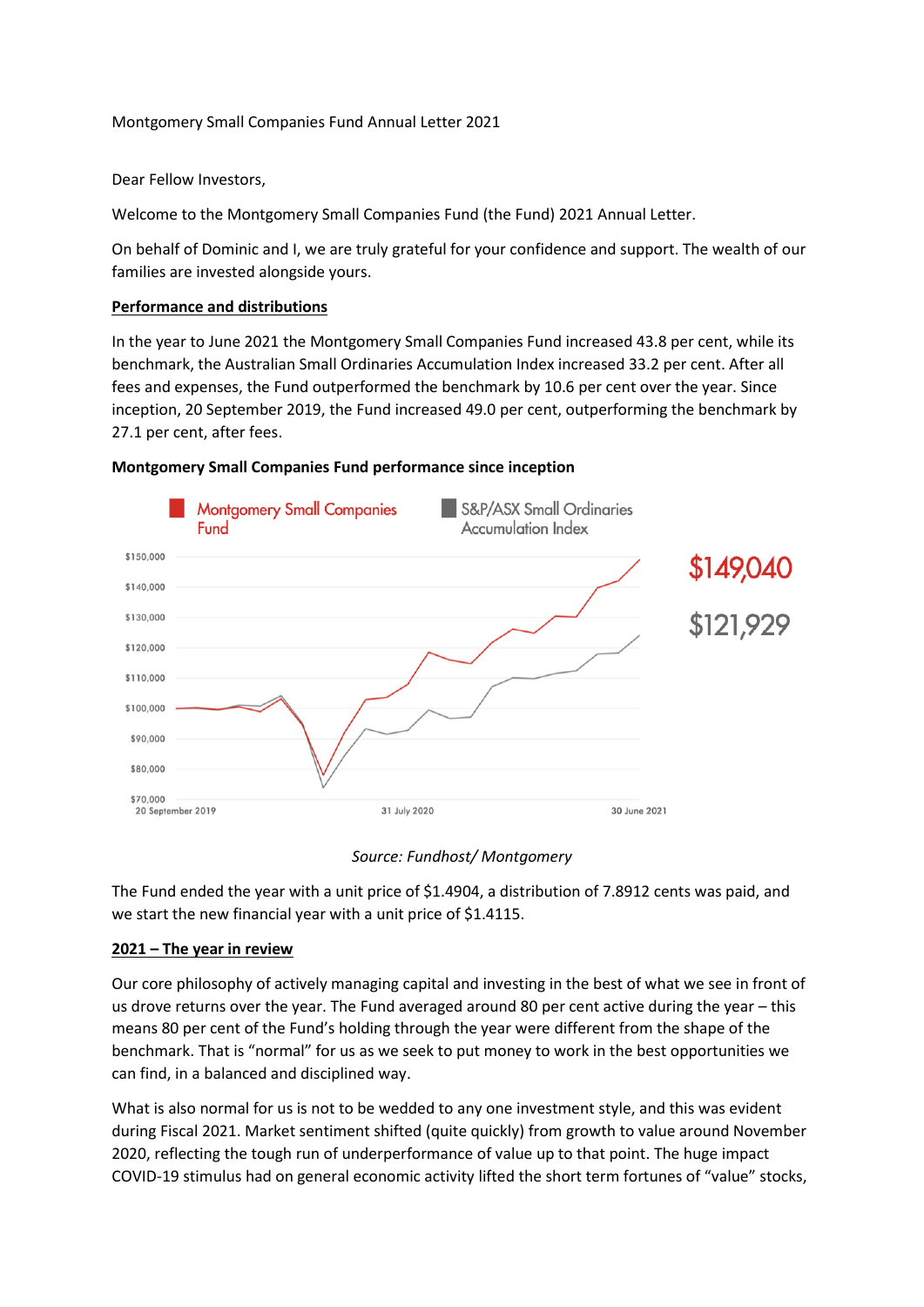along with the arrival of a 95 per cent efficacy vaccine. The speed of this market rotation initially caught us off guard; whilst we had been shifting the portfolio in that value direction, investing in stocks we thought would benefit from an eventual re-opening, we hadn't seen the 95 per cent vaccine event coming or its perceived impact in the shape of future economic activity as our central scenario. However, when facts change, we are happy to revisit our view so we quickly pivoted the portfolio towards more of those stocks benefitting most from that re-opening scenario, where we deemed valuation hadn't yet captured the improved outlook and where we found the level of risk acceptable. This is evident in the chart below which plots the performance of the Fund relative to its benchmark since inception.



#### Source: Montgomery

#### **Outlook**

Any outlook requires a baseline assumption for how we see COVID-19 playing out from here. In short, our base case assumption is that vaccines carry the day, and that human and economic activity adjust to a life living with the virus. We'll adjust our view to the nuance and details as they come into view, but the bottom line is that there is a future coming which looks a lot more normal. The chart below uses data from the UK to observe vaccine effectiveness in the face of rising cases (higher infectious Delta virus variant and increased social mobility driven). As can be observed in the data, cases grow, but hospitalisations and fatalities decouple from case growth, suggesting that vaccines are doing their job in a highly vaccinated population set. Of course, things could change, but that is what we see today (and if they change, we will react to that too).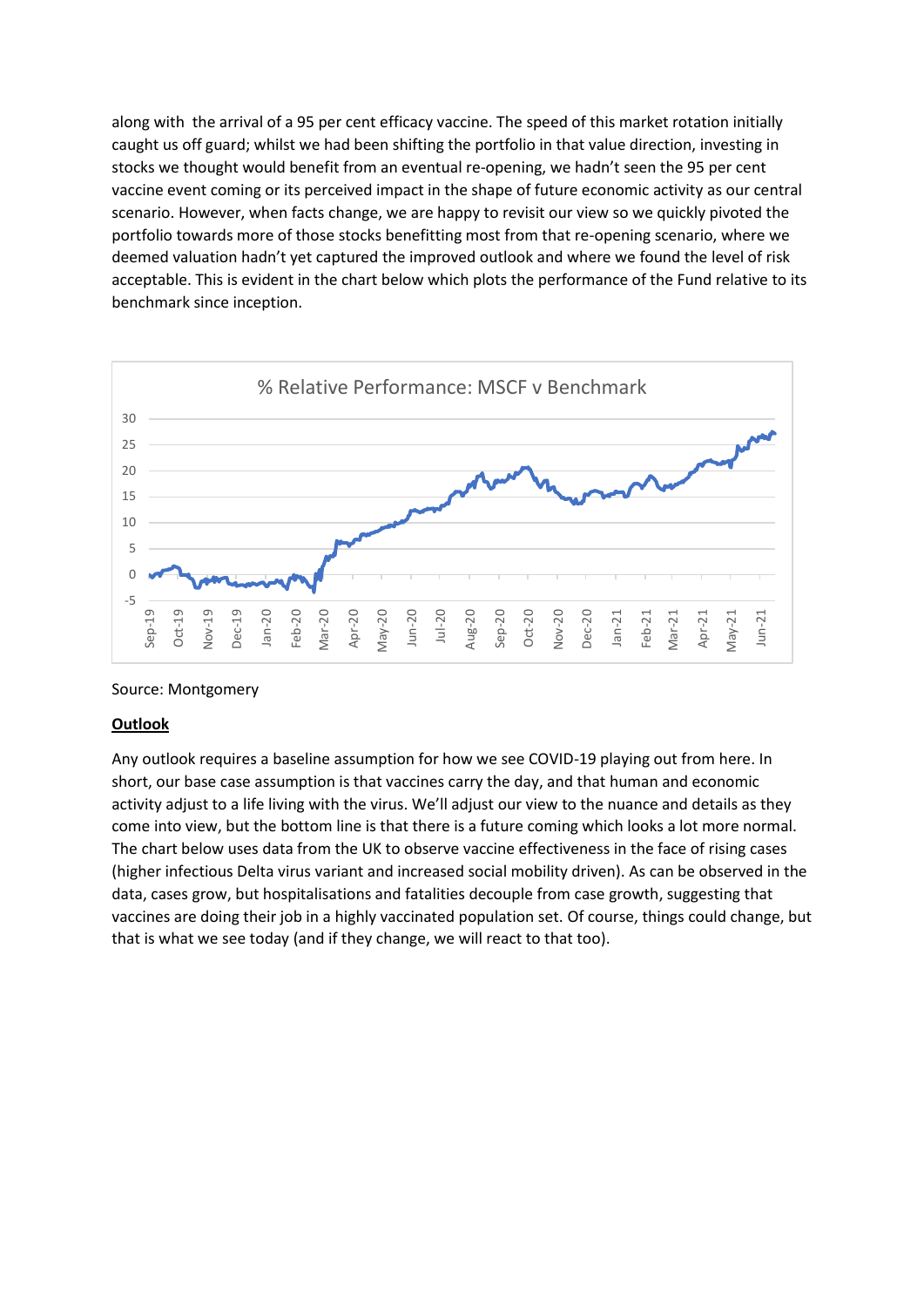

Source: JHU CSSE, ONS, Goldman Sachs Global Investment Research

## **Economic Outlook – Not too hot but just right…**

The global economic recovery post the COVID-19 lows has been much stronger and more rapidly delivered than economic forecasters expected. As I write we are at the first anniversary of the trough in economic activity brought about by the initial global pandemic lockdowns observed through the June and September quarters of 2020. As a consequence, we are now passing through the point of peak global economic growth. This stands to reason as the bigger the trough, mathematically you are going to see the fastest growth rate on the smallest base. And that is happening about now.

That faster and stronger than anticipated recovery from the COVID-19 lows has given rise to rates of inflation not seen for some time, particularly in certain pockets of the economy where the supply side has struggled to cope with the rapid demand shock fuelled by synchronised central bank and government stimulus policies. That same mathematical effect is again at work, this time manifesting fears that inflation could spiral out of control (those forecasters again…). These fears appear to have dissipated somewhat as observed in a common barometer for inflation expectations, the yield on US 10-year government bonds.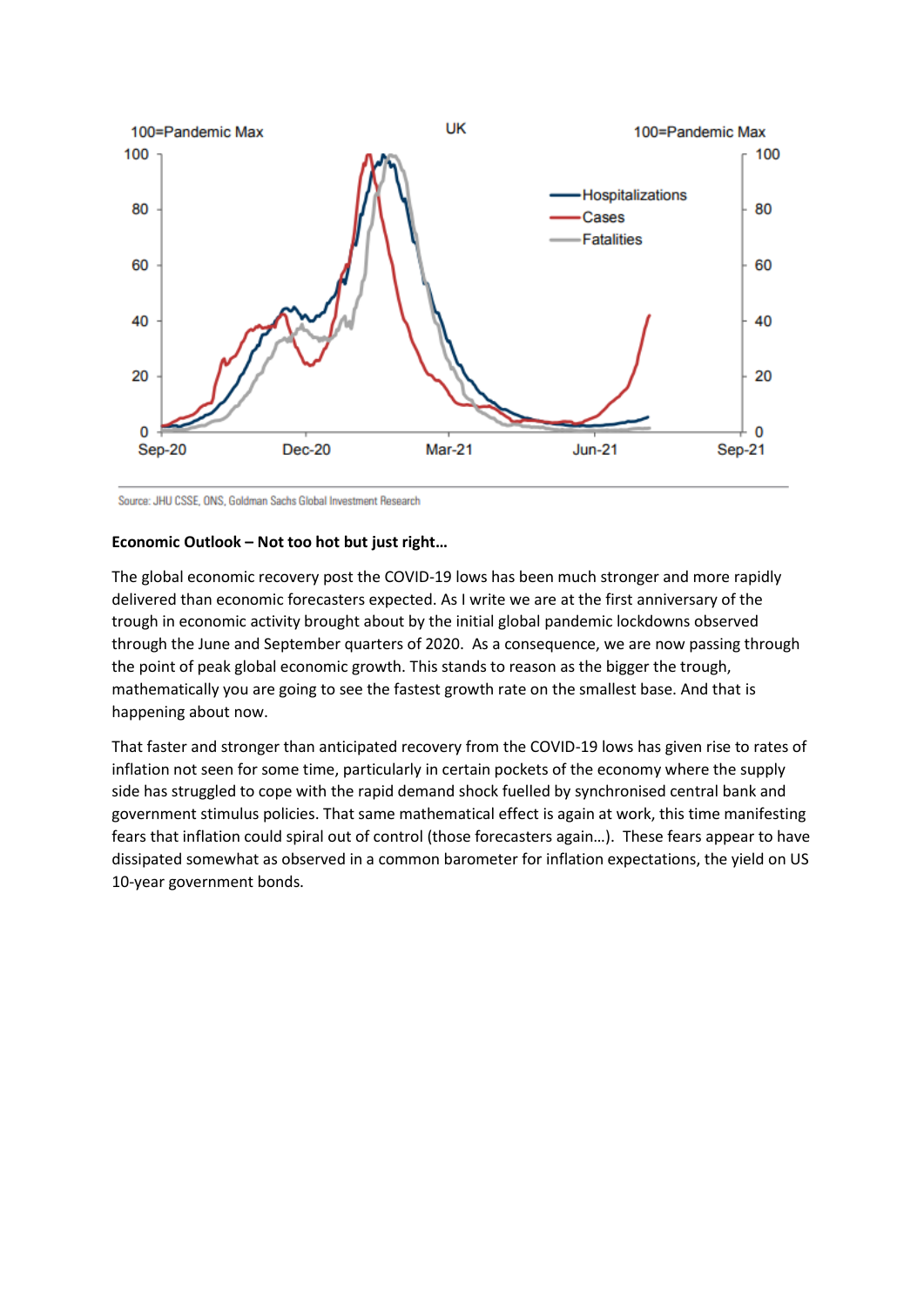

## *Source: FactSet*

Yields "peaked" at the end of March 2021 at 1.75 per cent, having risen from COVID-19 lows in July 2020 of 0.54 per cent. To provide some context, yields pre-COVID19 were at around 2.0 per cent, so we are still within the "tramlines" of the pre-COVID-19 world expectations.

Where to from here? In the short to medium-term we expect healthy levels of global growth as most large global economies continue the recovery journey back to pre-COVID-19 levels of activity. It won't be at the rapid growth rates experienced over the last year as we from the pandemic low.

The same for inflation. It would be strange after all for the truly epic-level stimulus deployed during COVID-19 not to deliver some higher level of inflation in the short to medium term. What we can't yet say is whether the longer-term impact of these stimulatory forces will sustainably overwhelm the factors that have delivered us a low growth, low inflation world we observed during the last decade. We don't expend our (very) limited brainpower trying to find the answers to big questions like these. Imponderable. Instead, we just invest with what's in front of us, stay nimble but remain aware of the direction of travel for, and market opinions of, those large imponderable macro forces. We can wait until we know more, and cross that bridge when we come to it.

In the meantime, we remain focused on finding those stocks that can make the most out of the prevailing economic conditions we can see, or better yet, those competitively advantaged businesses that will take market share and grow over the medium term independent of the prevailing macro environment. We are truly grateful that our investment landscape, small companies, is chock a block full of such opportunities. And we intend to make the most of that.

#### **Portfolio positioning**

We have one job; to deliver consistent outperformance for an acceptable level of risk. We do that by investing the Fund across multiple axes of opportunity, or themes; we don't want all our eggs in one basket no matter how attractive that basket may appear. Our objective is to avoid running the risk of getting it wrong. So, we have many themes and we highlight three here: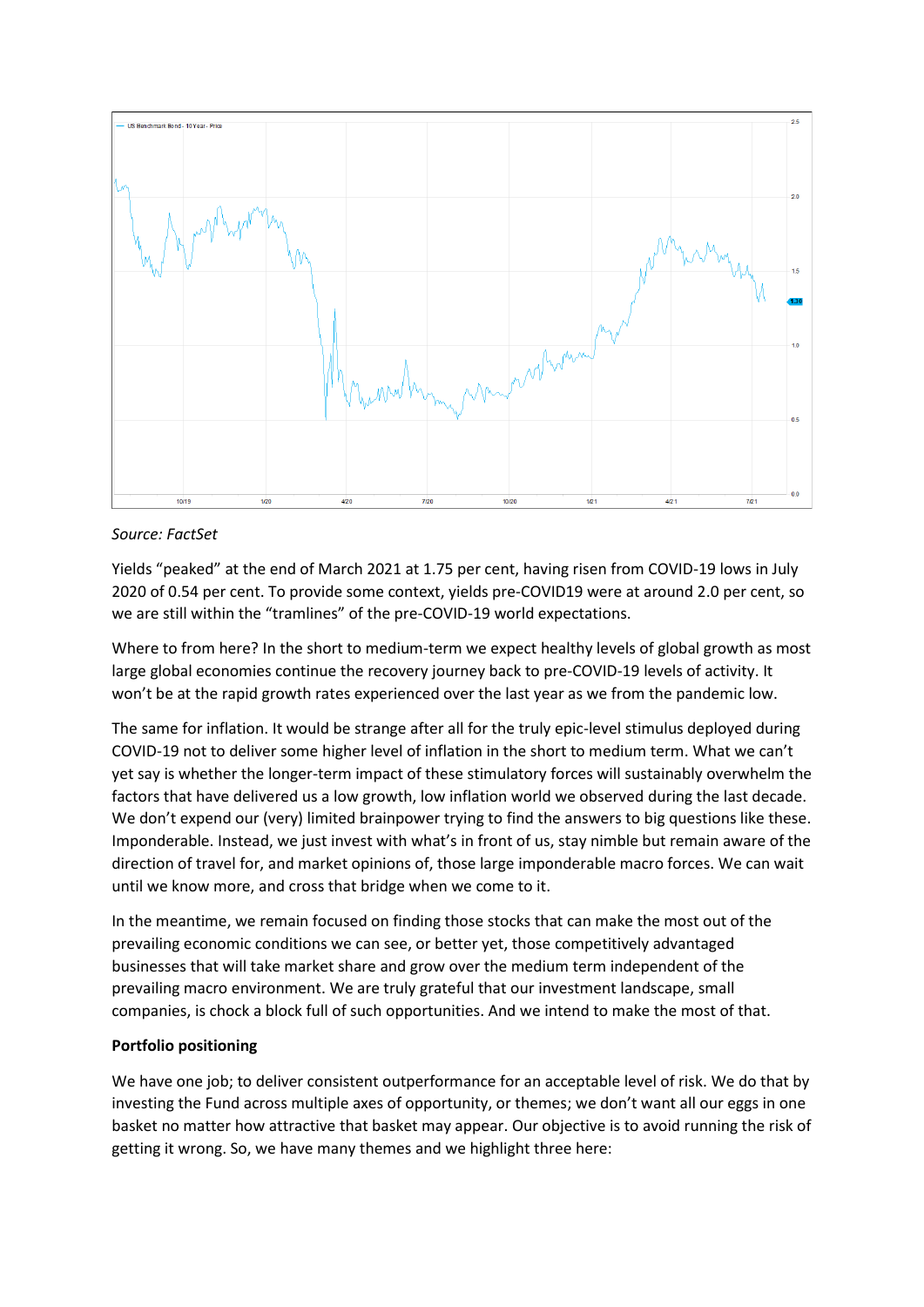Normally we'd be grateful for one genuine multi-decade seismic shift in a trillion-dollar market, but today we have two that we can easily invest in in Australia – **Cloud** and **De-carbonisation**. We have a good but balanced exposure, complemented by numerous stocks that we anticipate will benefit from the post COVID-19 economic re-opening, as well as a range of other interesting themes and ideas.

**Cloud:** If you follow our monthly reports or website articles, you'll have heard us talk to the shift in favour of small companies generally that the emergence of Cloud Technology architectures brings. Long story short, cloud democratises access to technology; tech is no longer a competitive weapon wielded by the bigger market share holding incumbents. You no longer need to be a scale business to get the unit economics of technology cost low enough to be a positive competitive factor for your business. Today cloud allows all companies, big and small alike, to access technology on broadly the same cost and terms. Scale is no longer an advantage. In our view, large scale is a probable disadvantage; its innovation and nimbleness that count in today's world. A company with a good idea can prosecute it quickly using cloud tools – test it, fail and learn, and then work out when that optimal moment to scale into the market is and just go for it.

Intuitively we know that's happening out there in big markets today. Cloud, innovation and nimbleness, they all live in small companies. And we are invested in several stocks that are beneficiaries of these forces. From infrastructure players like Macquarie Telecom (ASX:MAQ) and NextDC (ASX:NXT), in the access layer with Megaport (ASX:MP1), or in software companies finding a new commercial platform to sell their IP as a service, and in the many companies directly using these technology tools to just be a more competitive business. We will be boring you all for years to come on this theme, and hopefully generating those consistent above-market returns too.

**De-carbonisation:** It is here and it is huge. Who would have thought a global pandemic that threatened millions of lives would be the catalyst for a huge acceleration in global De-carbonisation. But it has. Stimulus from western governments has been focused on facilitating change in sectors that can lower the carbon emission intensity of their economies; electric vehicles and energy storage sectors have had huge government led funding injections. Corporates are responding to a new wave of anticipated demand and the prospect of obtaining a leadership position in rapidly forming new markets with wave after wave of investment announced and commenced to support the "greenification" of their business models. Australia's role in this is pivotal, as an *independent* producer of materials that are key feedstock elements for these de-carbonising industries – Lithium, Copper, Nickel, Rare Earths and others are required in greater quantities to fuel this new energy revolution. Additionally, Australia has an opportunity to add value beyond the raw commodity production. Today, significant swathes of rare earth and lithium processing activity occurs in China. Western governments and large corporates no longer want to be beholden to Chinese controlled supply chains for these critical industry inputs, and many Australian corporates are stepping into that void. We have a range of investments across these commodity miners and processors that stand to benefit from both rising demand and the positive impact we expect that to have on commodity prices, particularly when that demand hits brittle supply, such is currently the case with Copper. This is a multi-decade theme and we expect to be investing here for many years.

**Re-opening:** Normal is coming, but there is a twist. Australia has done an amazing job at managing the COVID-19 risk on its citizens; we have all enjoyed a significantly higher quality of life in Australia than just about any other location in the world. But this has now become a (first-world) problem for Australia.